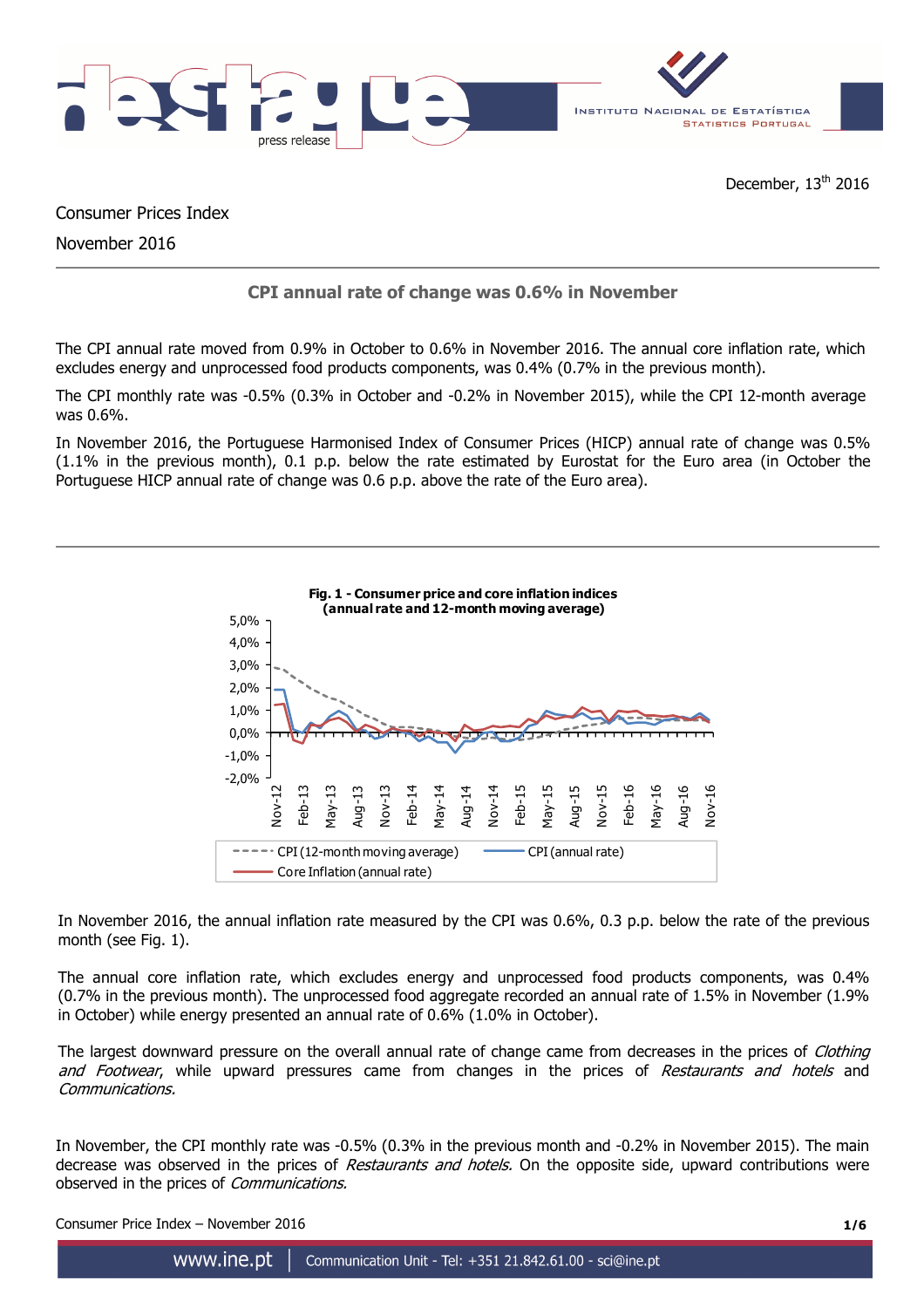

The CPI 12-month average rate was 0.6% in November, the same value as in the previous month.

In November 2016, the HICP annual rate was 0.5% (1.1% in the previous month) while the HICP monthly rate was -1.0% (-0.4% in November 2015).

In October, the annual rate of change of the Portuguese HICP was 0.6 p.p. higher than the annual rate of change for the Euro area. The annual rate of change of the Portuguese HICP is estimated to be 0.1 p.p. lower than the annual rate of change for the Euro area in November 2016.

The HICP 12-month average rate was 0.6% in November (the same value as in October).



# **Housing Rents**

In November the monthly rate of change of the average value of rents by net area for the whole country was 0.3% (the same rate of the previous month).

The main increase was recorded in the Açores region (1.6%), while the Norte region recorded the lowest rate of change (0.0%).

The annual change rate of the housing rents for the whole country was 2.1% in November. The main increase was observed in the Açores region (4.2%) and all the other regions presented positive rates.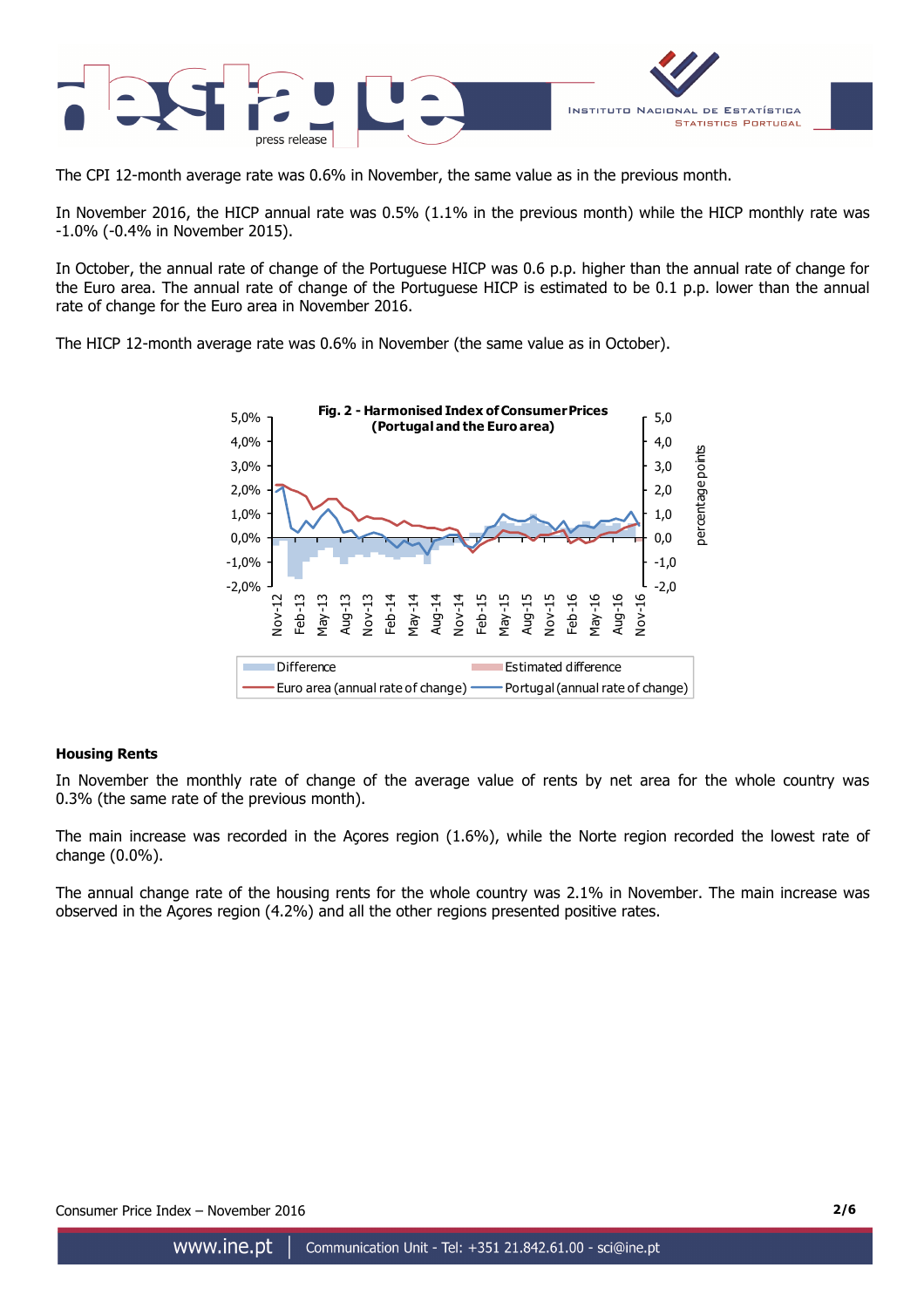



## **Consumer Price Index**

I

The Consumer Price Index (CPI) measures the change over time of the prices of a certain basket of goods and services bought by a "typical" consumer. The CPI has been designed to capture price changes and not to measure price levels.

The CPI is updated every year with the most recent information on prices and quantities. The 2016 CPI weighting structure and the sample of goods and services included in the basket are a result of the combination of three fundamental sources of information: results of the Portuguese National Accounts complemented with the Household Budget Survey and the Census for more detailed levels of expenditure. Administrative data is also used.

The CPI is compiled through the aggregation of seven regional price indexes and the goods and services included in the index are grouped according to the COICOP classification.

# **Table 1: CPI - COICOP Divisions**

|    | TUDIC 11 CI 1 COICOL DIVISIONS                                        |    |                                  |
|----|-----------------------------------------------------------------------|----|----------------------------------|
|    | 01 Food and non-alcoholic beverages                                   | 07 | <b>Transports</b>                |
| 02 | Alcoholic beverages and tobacco                                       | 08 | Communications                   |
| 03 | Clothing and footwear                                                 | n9 | Recreation and culture           |
| 04 | Housing, water, electricity, gas and other fuels                      | 10 | Education                        |
| 05 | Furnishings, household equipment and routine maintenance of the house | 11 | Restaurants and hotels           |
| 06 | Health                                                                | 12 | Miscellaneous goods and services |
|    |                                                                       |    |                                  |

<sup>1</sup>COICOP: Classification Of Individual Consumption by Purpose

## **Monthly rate**

The monthly rate is the change in the index of a certain month compared with the index of the previous month expressed as a percentage. Although up-to-date, this measure can be affected by seasonal and other effects.

### **Annual rate**

The annual rate is the change in the index of a certain month compared with the index of the same month in the previous year expressed as a percentage. In the presence of a stable seasonal pattern, seasonal effects do not influence this measure.

### **12-month average rate**

The 12-month average rate is the change in the average index of one year compared with the average index of the previous year expressed as a percentage. This moving average is less sensitive to transient changes in prices.

## **Core inflation index (all items CPI excluding unprocessed food and energy products)**

The core inflation index is compiled by excluding the prices of unprocessed food and energy products from the all items CPI. The primary objective of this index is to capture the underlying inflation pressures in the economy.

### **Harmonised Index of Consumer Prices**

The Harmonised Index of Consumer Prices (HICP) is compiled in each member state of the European Union for the purposes of inflation comparisons across EU countries, as required by the Treaty on European Union<sup>1</sup>. This index plays an important role as a guideline for the achievement of the European System of Central Banks primary objective: price stability. In 1998, the European Central Bank adopted the HICP as "the most appropriate price measure" for its definition of price stability in the Euro area $^2$ .

With the release of the January 2016 HICP, the index reference period changed to  $2015 = 100$ , in line with the procedure adopted at European level: Council Regulation (EU) 2015/2010 of the Commission of 11 November 2015, as regards the common index reference period for the harmonised index of consumer prices. The new regulation is based on the need to "ensure the comparability and relevance of the HICP" as a result of "changes to the sub-index classification of the HICP and the alignment of sub-indices that have been linked to the HICP after the introduction of 2005 = 100". The historical information available on the previous base (2005 =  $100$ ) was thus replaced. More detailed information on the new reporting period can be found at http://ec.europa.eu/eurostat/web/hicp/methodology/reference-year-2015.

1<br>Article 109j and protocol on the convergence criteria referred to in that article.

<sup>2</sup> A stability oriented monetary policy strategy for the ESCB". ECB press notice released on 13 October 1998.

# Consumer Price Index – November 2016 **3/6**

www.ine.pt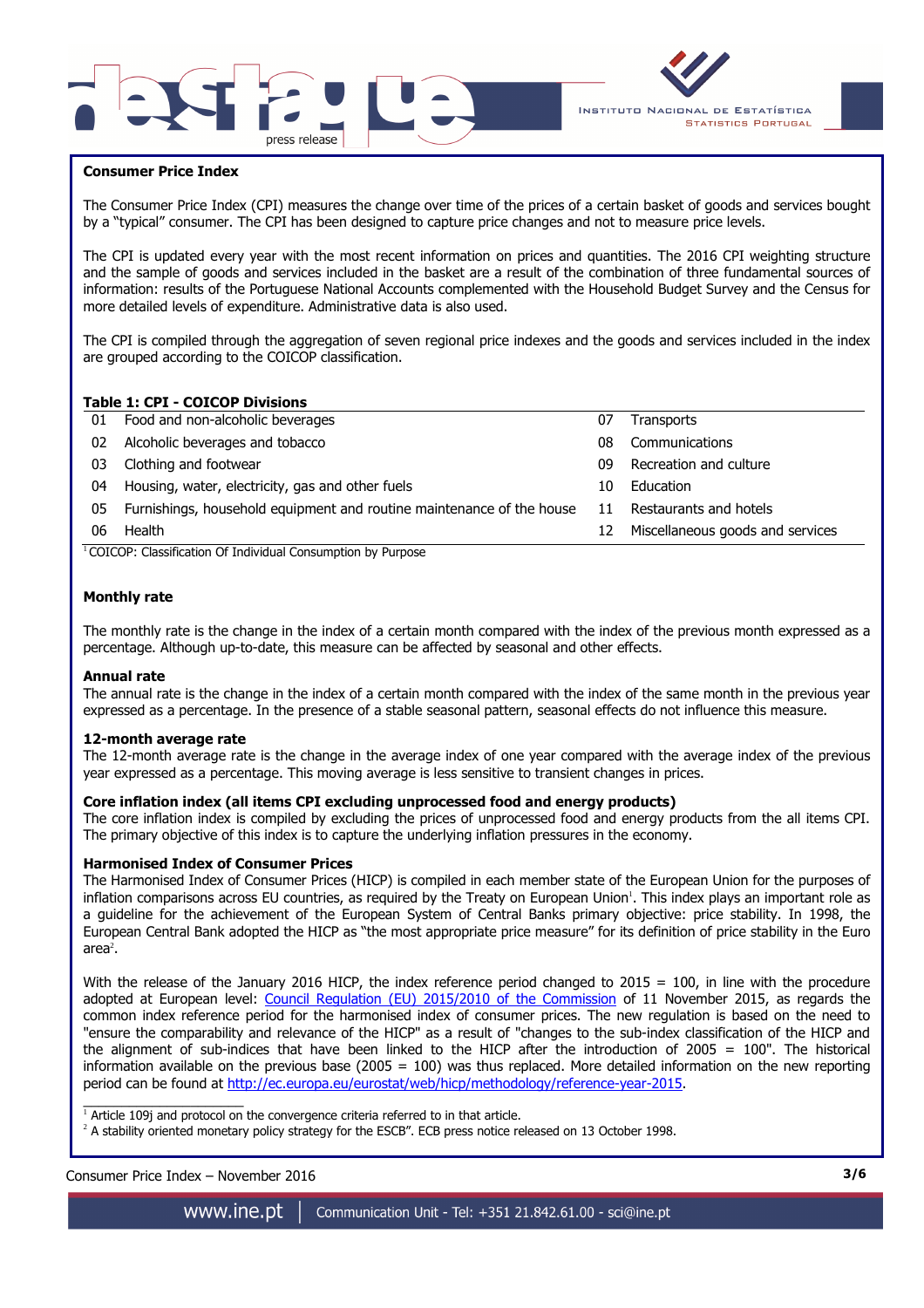

The HICP is produced in each Member State following a harmonized methodology developed by experts in the field of price statistics, under the "Price Statistics Working Group" and related Task Forces. From the methodological point of view, there are no major differences between the HICP and CPI. However, the different scope of coverage leads to differences in the weighting structure, mainly in Restaurants and hotels. This is mostly an effect of the inclusion of non-residents expenditure ("tourists") in the HICP and the corresponding exclusion from the CPI.

Additional information on the methodology of the HICP is available at http://ec.europa.eu/eurostat/web/hicp.

# **Table 2: CPI and HICP 2016 weighting structure**

|    | <b>COICOP divisions</b>                                               | <b>CPI</b> | <b>HICP</b> |
|----|-----------------------------------------------------------------------|------------|-------------|
| 01 | Food and non-alcoholic beverages                                      | 207,9      | 200,2       |
| 02 | Alcoholic beverages and tobacco                                       | 40,2       | 39,4        |
| 03 | Clothing and footwear                                                 | 69,0       | 70,1        |
| 04 | Housing, water, electricity, gas and other fuels                      | 102,7      | 97,0        |
| 05 | Furnishings, household equipment and routine maintenance of the house | 62,4       | 60,9        |
| 06 | Health                                                                | 63,4       | 60,8        |
| 07 | Transport                                                             | 139,6      | 137,9       |
| 08 | Communication                                                         | 36,8       | 34,7        |
| 09 | Recreation and culture                                                | 72,2       | 61,0        |
| 10 | Education                                                             | 16,7       | 15,7        |
| 11 | Restaurants and hotels                                                | 85,5       | 123,7       |
| 12 | Miscellaneous goods and services                                      | 103,6      | 98,5        |
| 00 | All items                                                             | 1000       | $1000^2$    |

<sup>1</sup> COICOP: Classification Of Individual Consumption by Purpose.

 $2$  Due to rounding, the sum of the parts may not add exactly to 1000.

# **Presentation of data and rounding rules**

Since the release of the January 2013 CPI indices are published with base 100 in the year 2012.

Due to rounding procedures, those indices may not reproduce exactly the published rates of change. However, it should be noted that the published rates prevail.

In this press release the descriptive analysis is based on rounded values to one decimal.

# **Next press release**

The December 2016 CPI/HICP will be released on January 11<sup>th</sup> 2017.

Consumer Price Index – November 2016 **4/6**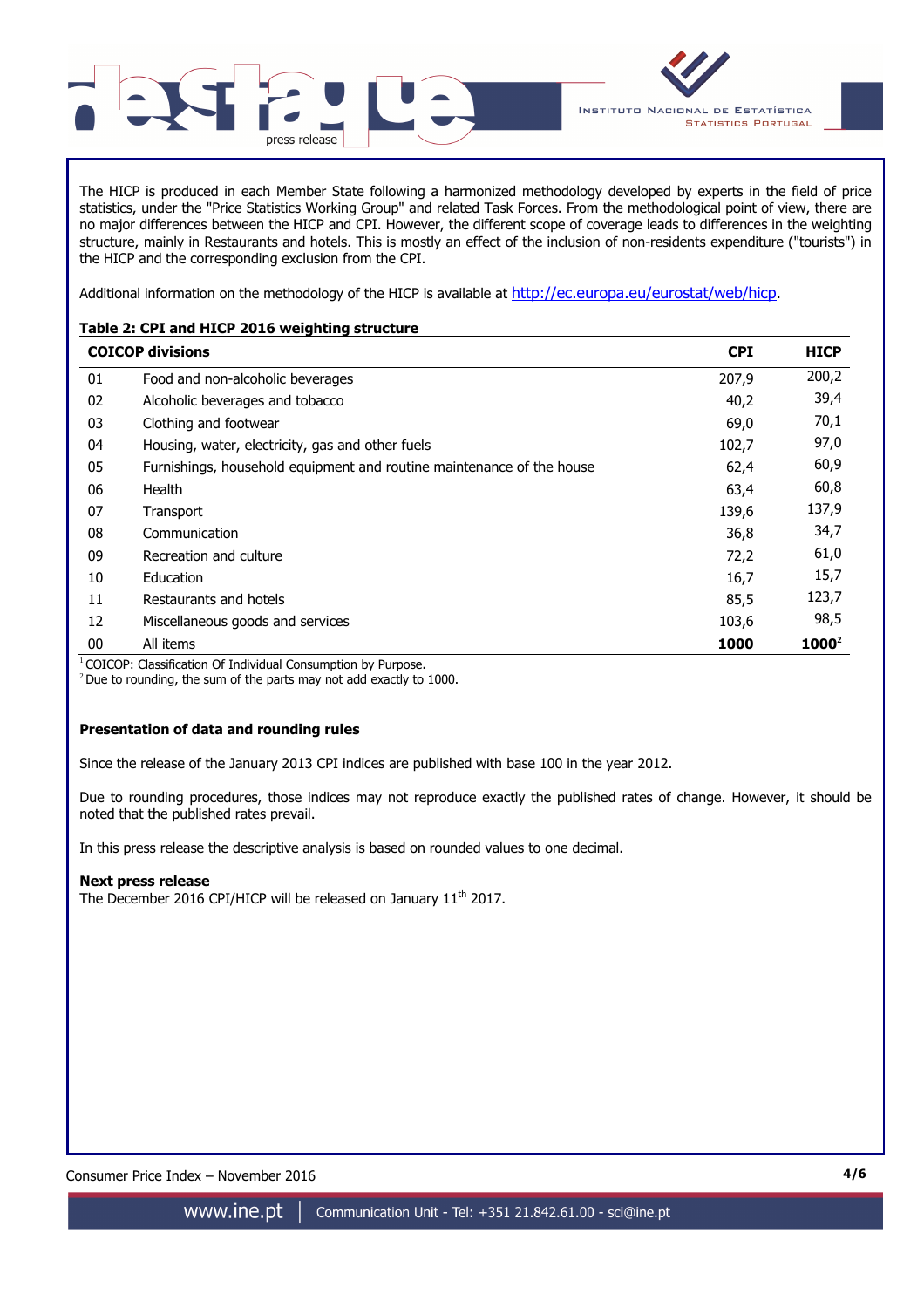

**Annex:**

# CPI rate of change (index division and all items CPI)

|                 | <b>All-items</b><br>Index divisions <sup>(1)</sup> |                     |                                                                    |         |         |                 |             |      |         |      |      |         |         |  |  |
|-----------------|----------------------------------------------------|---------------------|--------------------------------------------------------------------|---------|---------|-----------------|-------------|------|---------|------|------|---------|---------|--|--|
|                 | 01                                                 | 02                  | 03                                                                 | 04      | 05      | 06              | 07          | 08   | 09      | 10   | 11   | 12      |         |  |  |
|                 |                                                    | Annual average rate |                                                                    |         |         |                 |             |      |         |      |      |         |         |  |  |
| 2013            | 1.94                                               | 4.05                | $-3.31$                                                            | 2.15    | $-0.51$ | 1.49            | $-2.32$     | 0.45 | 0.41    | 1.18 | 1.65 | $-0.61$ | 0.27    |  |  |
| 2014            | $-1.34$                                            | 3.09                | $-2.11$                                                            | 2.22    | $-0.38$ | 0.66            | $-1.20$     | 1.10 | $-1.49$ | 0.43 | 0.97 | $-0.46$ | $-0.28$ |  |  |
| 2015            | 1.01                                               | 4.09                | $-2.02$                                                            | 0.23    | 0.67    | 0.41            | $-0.99$     | 4.12 | $-0.63$ | 0.65 | 1.31 | 0.42    | 0.49    |  |  |
|                 |                                                    |                     |                                                                    |         |         |                 | Annual rate |      |         |      |      |         |         |  |  |
| 2014 November   | $-0.53$                                            | 3.13                | $-1.63$                                                            | 2.40    | 1.15    | 0.46            | $-1.84$     | 0.27 | $-1.72$ | 0.57 | 1.44 | $-0.42$ | 0.02    |  |  |
| December        | $-0.38$                                            | 3.09                | $-1.84$                                                            | 1.92    | 1.12    | 0.32            | $-4.38$     | 0.28 | $-1.24$ | 0.60 | 1.64 | $-0.48$ | $-0.36$ |  |  |
|                 |                                                    |                     |                                                                    |         |         |                 |             |      |         |      |      |         |         |  |  |
| 2015 January    | $-0.13$                                            | 3.09                | $-1.48$                                                            | 1.05    | 0.99    | 0.34            | $-4.21$     | 1.19 | $-1.32$ | 0.60 | 1.34 | $-0.55$ | $-0.39$ |  |  |
| February        | 0.01                                               | 3.19                | $-1.84$                                                            | 0.20    | 0.84    | 0.65            | $-2.78$     | 2.80 | $-1.52$ | 0.60 | 1.78 | $-0.85$ | $-0.21$ |  |  |
| March           | 0.29                                               | 2.60                | $-1.99$                                                            | 0.32    | 0.76    | 0.59            | $-0.26$     | 3.63 | $-0.93$ | 0.54 | 1.98 | $-0.61$ | 0.31    |  |  |
| April           | 1.18                                               | 4.04                | $-2.44$                                                            | 0.50    | 0.64    | 0.50            | $-1.40$     | 3.55 | $-1.40$ | 0.49 | 1.89 | $-0.02$ | 0.40    |  |  |
| May             | 2.07                                               | 5.07                | $-2.54$                                                            | 0.48    | 0.60    | 0.56            | 1.04        | 3.58 | $-0.82$ | 0.50 | 1.57 | $-0.02$ | 0.95    |  |  |
| June            | 1.95                                               | 4.91                | $-3.44$                                                            | 0.62    | 0.78    | 0.49            | $-0.20$     | 4.90 | $-0.53$ | 0.51 | 1.54 | 0.02    | 0.80    |  |  |
| July            | 1.53                                               | 4.97                | $-2.86$                                                            | 0.24    | 1.15    | 0.34            | $-0.42$     | 4.98 | $-0.48$ | 0.59 | 1.43 | 0.41    | 0.77    |  |  |
| August          | 1.71                                               | 4.36                | $-2.65$                                                            | 0.05    | 1.14    | 0.47            | $-1.83$     | 4.96 | $-0.42$ | 0.58 | 1.51 | 1.08    | 0.66    |  |  |
| September       | 1.98                                               | 4.28                | $-0.23$                                                            | $-0.22$ | 1.19    | 0.29            | $-1.11$     | 5.53 | $-0.54$ | 0.59 | 1.03 | 1.02    | 0.88    |  |  |
| October         | 1.27                                               | 3.89                | $-0.90$                                                            | $-0.32$ | $-0.10$ | 0.19            | $-0.85$     | 4.77 | $-0.54$ | 0.93 | 0.95 | 1.60    | 0.63    |  |  |
| November        | 0.36                                               | 4.31                | $-1.68$                                                            | $-0.16$ | $-0.01$ | 0.18            | 0.36        | 4.73 | 0.81    | 0.95 | 0.51 | 1.69    | 0.64    |  |  |
| December        | 0.00                                               | 4.32                | $-2.28$                                                            | 0.04    | 0.05    | 0.28            | $-0.09$     | 4.93 | 0.21    | 0.93 | 0.23 | 1.33    | 0.40    |  |  |
| 2016 January    | 0.21                                               | 4.37                | 0.16                                                               | $-0.07$ | 0.77    | $-0.01$         | 0.04        | 5.31 | 0.98    | 0.91 | 0.60 | 1.60    | 0.78    |  |  |
| February        | $-0.62$                                            | 4.06                | $-0.23$                                                            | 0.59    | 1.14    | $-0.19$         | $-1.28$     | 3.95 | 1.90    | 0.92 | 0.15 | 1.09    | 0.40    |  |  |
| March           | $-0.73$                                            | 4.38                | 0.02                                                               | 0.62    | 1.22    | $-0.16$         | $-1.43$     | 3.30 | 1.26    | 0.93 | 1.77 | 0.90    | 0.45    |  |  |
| April           | 0.09                                               | 2.41                | 0.04                                                               | 0.69    | 0.89    | $-0.92$         | $-0.93$     | 2.95 | 0.74    | 0.94 | 1.99 | 0.43    | 0.48    |  |  |
| May             | $-0.10$                                            | 2.27                | $-0.76$                                                            | 0.65    | 0.67    | $-0.98$         | $-1.29$     | 2.76 | 0.94    | 0.94 | 2.19 | 0.50    | 0.33    |  |  |
| June            | 1.01                                               | 1.89                | $-0.86$                                                            | 0.69    | 0.62    | $-0.90$         | $-1.49$     | 1.75 | 0.94    | 0.94 | 2.61 | 0.74    | 0.55    |  |  |
| July            | 1.65                                               | 1.77                | 1.32                                                               | 0.12    | 0.35    | $-0.72$         | $-2.10$     | 1.66 | 0.36    | 0.91 | 2.62 | 0.63    | 0.61    |  |  |
| August          | 1.82                                               | 2.16                | 0.78                                                               | 0.28    | 0.02    | $-0.76$         | $-1.29$     | 1.57 | $-0.29$ | 0.89 | 3.29 | 0.41    | 0.72    |  |  |
| September       | 0.99                                               | 1.65                | $-0.81$                                                            | $-0.05$ | $-0.26$ | $-0.59$         | $-0.29$     | 2.51 | 0.76    | 0.89 | 3.38 | 0.39    | 0.63    |  |  |
| October         | 0.45                                               | 2.23                | $-1.44$                                                            | 0.24    | 0.02    | $-0.60$         | 0.94        | 3.05 | 2.56    | 0.77 | 4.20 | 0.10    | 0.88    |  |  |
| November        | 0.49                                               | 2.05                | $-1.36$                                                            | 0.28    | 0.04    | $-0.62$         | 0.68        | 4.07 | 1.21    | 0.81 | 1.76 | $-0.01$ | 0.58    |  |  |
| <b>Symbols:</b> | f estimated                                        |                     | Po provisional                                                     |         |         | x not available |             |      |         |      |      |         |         |  |  |
| Note:           |                                                    |                     | (1) The names of the divisions are given in the explanatory notes. |         |         |                 |             |      |         |      |      |         |         |  |  |
| Source:         | INE - Portugal                                     |                     |                                                                    |         |         |                 |             |      |         |      |      |         |         |  |  |

Consumer Price Index – November 2016 **5/6**